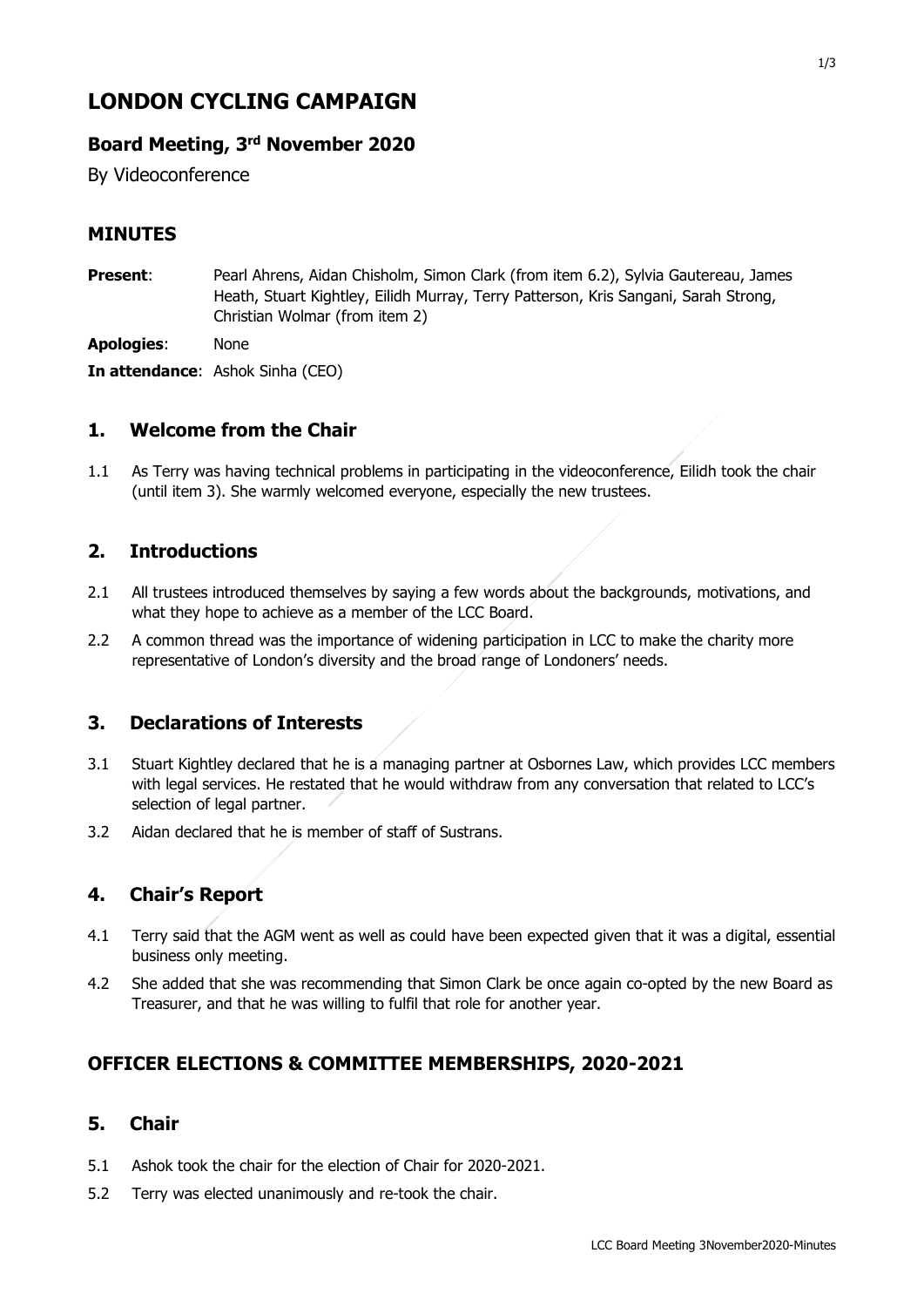#### **6. Other Officers**

- 6.1 **Vice Chair**: Eilidh was elected by acclamation.
- 6.2 **Treasurer**: the Board agreed to co-opt Simon Clark.

#### **7. Other Co-options**

7.1 No other co-options were made.

#### **8. Subcommittee Chairs**

The following were elected by acclamation:

- 8.1 **Campaigns & Active Membership (C&AM)**: Aidan and Kris (co-chairs)
- 8.2 **Policy Forum**: Pearl and Sylvia (co-chairs)
- 8.3 **Business Committee**: James
- 8.4 **HR Committee**: Christian

The following volunteered to serve on Board subcommittees:

- 8.5 **C&AM**: Sarah, Christian, Sylvia, Eilidh
- 8.6 **Policy Forum**: Sylvia (second trustee seat), Sarah
- 8.7 **Business Committee**: Simon, Terry, Pearl
- 8.8 **HR Committee**: Terry, Kris and James (on a case-by-case basis)

#### **9. Induction**

- 9.1 Terry asked that all trustees who had not yet done so should sign and return their annual **Declaration of Interests** and the **Board Code of Conduct**, and send all the requested **personal details** to the office.
- 9.2 Terry also checked if all trustees had received the LCC **Safeguarding Policy**, asking everyone to make sure they are familiar with its contents.
- 9.3 She similarly asked that all trustees familiarise themselves with the **Charity Commission guidance and advice** for trustees that had been previously circulated.
- 9.4 **Skills Audit**: Terry said that she would consider the best way to perform an audit and communicate this to the Board.

#### **10. Minutes of the 29th September Meeting (previously agreed by email)**

10.1 Actions tracking was deferred to the next meeting.

#### **11. Staff Report**

11.1 None tabled at this administrative meeting; Ashok agreed to send the report to the last Board to new trustees for information. A report will be tabled at the first full business meeting of the Board in December.